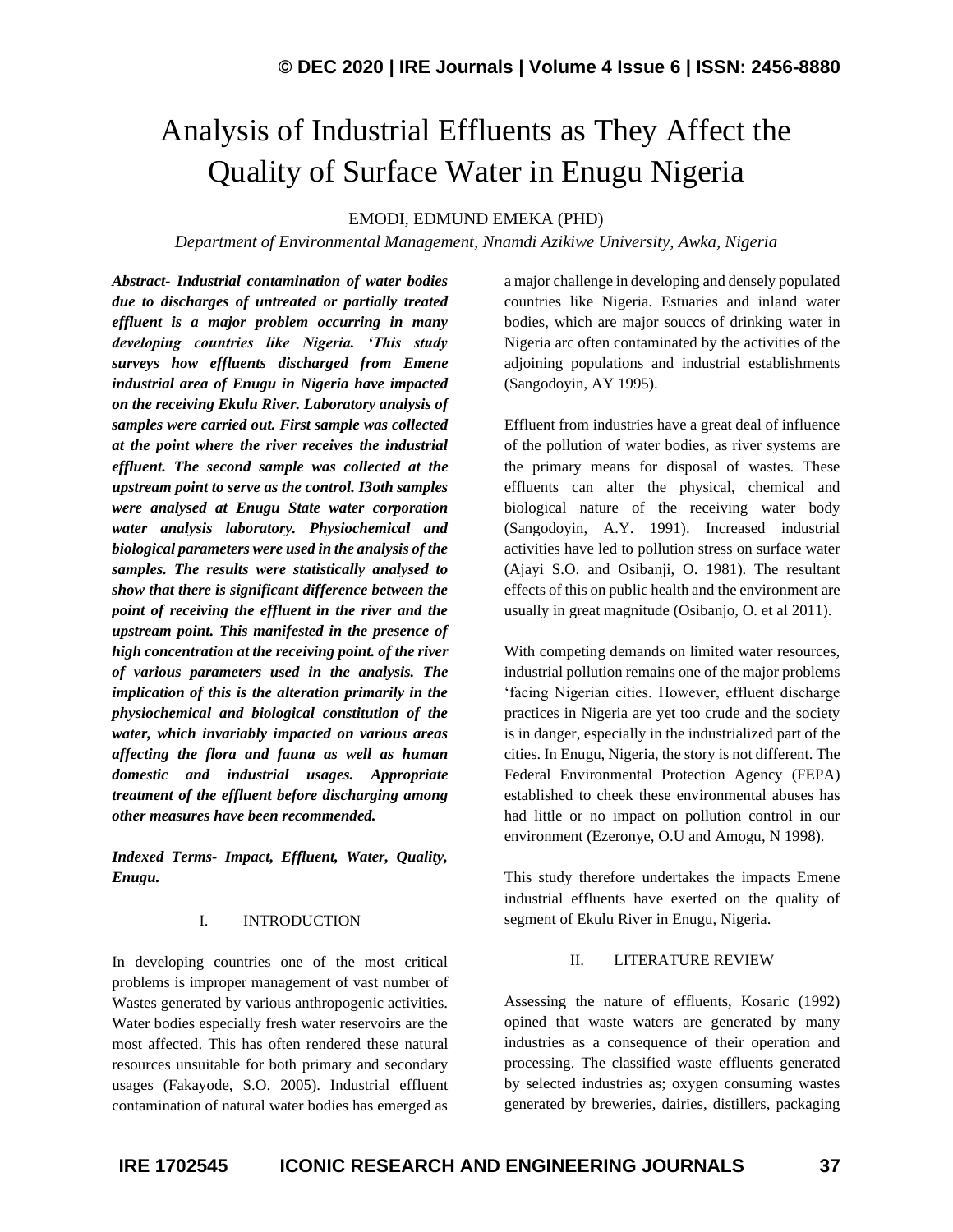# **© DEC 2020 | IRE Journals | Volume 4 Issue 6 | ISSN: 2456-8880**

houses etc. high suspended solids from coal washeries, iron and steel industries etc. high dissolved solids from chemical plants, tanneries, water softening, oily and grease from laundries, metal finishing, oil fields, coloured from pulp and paper mills, textile dye houses, palm oil mills etc high alkaline from chemical plants, tanneries, textile finishing etc. and high temperature from bottle washing plants, power plant etc. Agedengbe et al (2003) noted that an important pollution index of industrial waste waters is the oxygen function measured in terms of chemical oxygen demand and biological oxygen demand while the 'nutrients status of waste water are measured in terms of nitrogen and phosphorous. However, Ezenobi et al (2004) added that P11, temperature and total suspended solids are other important quality parameters. The effluent total hardness concentrations of a chemical- biological treatment plant were found greater then the influents (Ogunfokowokan, 1 998). The results are presented in terms of the relative flux as a function of time related to hydrodynamic conditions and pollution characteristics of water waste.

Tracing the source of industrial effluent through soap and detergent industry, El-Cohary et al (1987) observed that characterization of the composite waste water from both soap and food processing plants indicated that waste was highly contaminated with organic compounds as indicated by COD and BOD values. In a study to assess the seasonal variation in bacterial heavy metal biosorption in a receiving river as affected by industrial effluents, Kanu et al (2006) observed an overall seasonal variation of heavy metals such as lead and zinc in the rainy season as compared to other metals for dry season. The concentrations of heavy metals were also generally low in some sample and no similar trends were observed in the control samples. Except for iron and zinc, the concentrations of the heavy metals were relatively low. Moreover, effluent from the soap manufacturing plant contained significant concentrations of oil and grease amounting to 563 mg.

According to Calarnari (1985), process water in paper and board mills contain a lot of sugars and lignocelluloses, which support the growth of bacteria, mold and some yeast. Effluents from fertilizer plants contain a high concentration of potentially toxic wastes rich in ammonia and phosphorous which support the growth of algae, yeast and *cyanobacteria*. *Celluloytic* bacteria such as *Klebsiclla pneumonia* and *enterobacter* have been isolated from spent water from the paper arid pulp industries. The occurrence of these microbs in the effluent lead to excessive oxygen demand loading, and also disturb the ecological equilibrium of the receiving waters with much lose of aquatic life.

Waste water from brewery industry originates from liquors pressed from grains and yeast recovery, and have the characteristic odour of fermented malt and slightly acidic. (Kanu et al, 2006). Ekhaise and Anyasi (2005) were of the opinion that introduction of waste water high in organic matter and essential nutrients bring about changes in the microflora. They reported high courts of bacterial population in lkpoba River in Benin City of Nigeria receiving a brewery industrial effluent.

Similar results were reported by Kanu and Others in 2006 of the effect of brewery discharge into Eziama River Aba, Nigeria.

Onwuka et al (2004) studied eighty eight samples of the ground water near industrial effluent discharges in Enugu in order to evaluate its portability. The parameters of interest are common waste; derivable chemical constituents such as nitrates. The results showed that eight out of ten samples analysed tested that the bacteriological quality of the ground water showed evidence of sewage and industrial effluent contaminations. The identification of *E. Coli* in the water indicates faecal contamination. Improvement in the management of domestic wastes, such as the use of central sewer was suggested as a means of preserving the aquifer and consequently improving the quality of the ground water.

Ibekwe et al (2004) analysed the waste water in the accumulation pond and final discharge point of Nigerian Bottling company Plc. in Owerri, Nigeria to determine their bacteriological and physio-chemical characteristics. Species of organisms isolated include; staphylococcus, bacillus, lactobacillus, and streptococcus. Others were, *Kiebsiella*, *Escherichia*, *proteus* and *serratia*. Species of lactobacillus and proteus were isolated from the final discharge point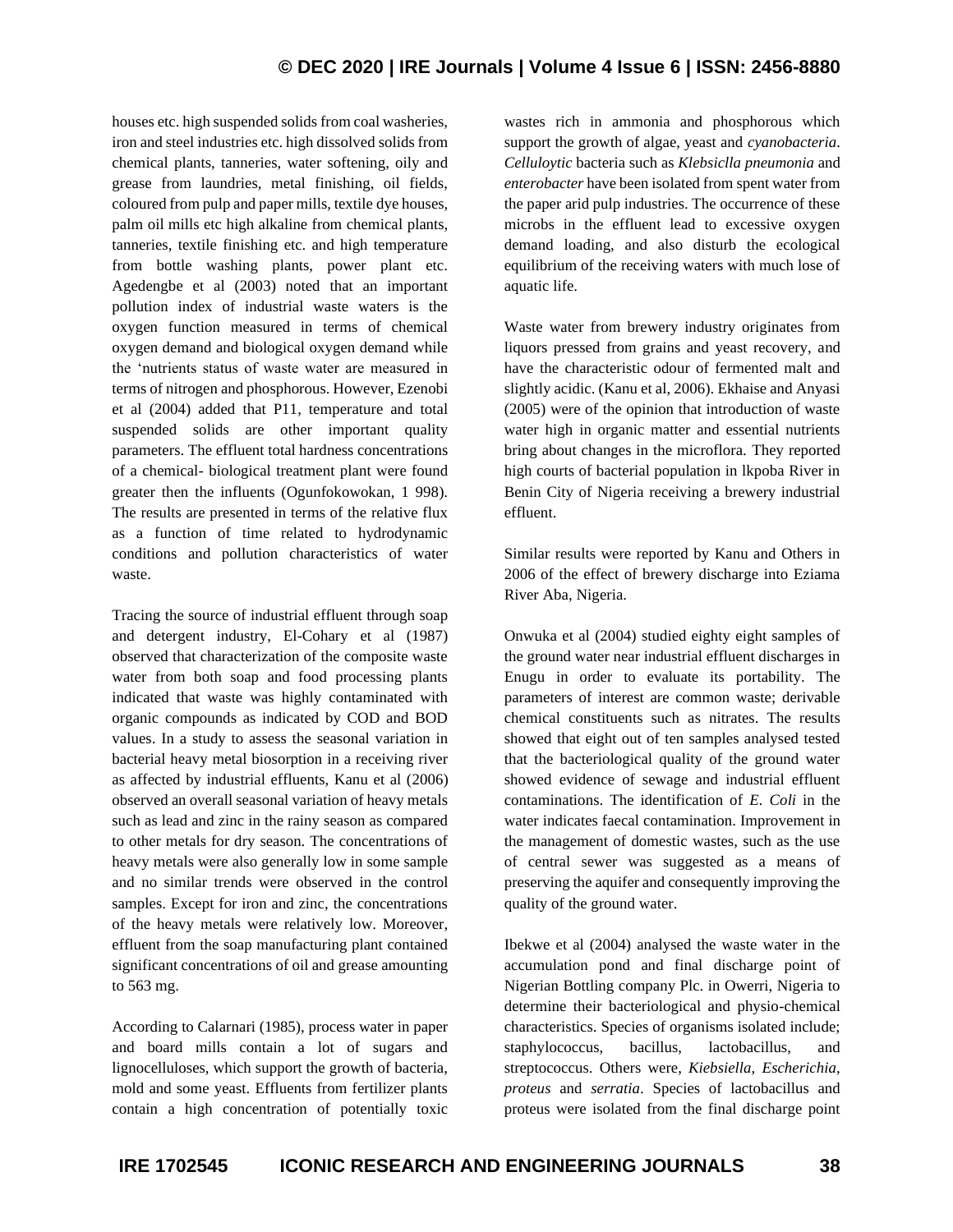only. Bacteria count after 72 hours was higher with a maximum count  $6x10^7$  Cfu/ml in the final discharge point. The final discharge contained more dissolved solids which was double than that of the accumulation pond. It was also found that the dissolved oxygen was slightly higher in the final discharge point than accumulation pond. Although, these findings were found to be within the permissible limits of effluent discharge specified by the federal ministry of Environment in Nigeria, the consequent long term bioaccumulation effects on microbial ecosystem were not reported.

The toxicity of benzene, hydroxylbenzene, chlorobenzene, methylbenzene and dimethylbenzene to four chemolithotrophic bacterial (Nitrosornonas Nitrobacteria, thiobacillus and leptothrix) Isolated from the New Calabar water were investigated by Odokurna and Oliwe (2003). The static method of acute toxicity assessment was employed. Mortality within a period of five hours exposure to toxicant was the index of assessment. Toxicity of chemicals to the bacteria decreased in the following order. Phenol > xylem > benzene > chlorobenzene > toluene > xylem for Nitrobactcr, phenol > chlorobenzene > benzene was for leptothrix. The toxicity of the chemicals to the test organisms decreased in the. order, phenol > chlorobenzene > benzene > xylene > toluene. Sensitivity of the bacteria to the chemicals decreased in the order; Nitrosornonas > leptothrix >Thiobacillus > Nitrobacteria. The toxicity generally decreased with increased methyl substitution in the case of Nitrobacter and Thiobacillus but increased with increased methyl substitution in the case of Nitrosornonas and leptothrix. Hydroxyi and halogenated substituted derivatives were more toxic than methyl substituted derivatives. These results indicate that wastes containing hysroxyl and chiorosustituted derivatives of benzene may pose greater toxicity problem to microbiota than wastes containing methyl substituted derivatives. The nitrification stage of the nitrogen cycle will also be greatly impaired in the presence of these groups of chemicals in a river.

Davis and Reilly (1980) asserted that palm oil mill effluent is an important source of inland water pollution when released without treatment into local rivers or lakes. Noting that palm oil mill effluent is generated from three major sources sterilizer condensate, hydrocyclone waste and separator sludge, Ma (2000) added that it contains various suspended components including all walls, organelles, short fibres, as spectrum of carbohydrates ranging from hernicelluloses to simple Sugars, a range of nitrogenous compounds from proteins to amino acids, free organic acid and an assembly of minor organic and mineral constituents. Accepting the fact that palm oil mill waste water treatment system is one of the major sources of green house gasses due to their biogas emission, Wu et at (2009) were of the view that palm oil mill effluent has generally been treated by anaerobic digestion, resulting in difficulty in perceiving the magnitude of pollution being caused to the receiving waters by such discharges.

Assessing the danger in the use of water bodies as sink for industrial effluent Anetor et al (2003), emphasized that population explosion, hazardous rapid urbanization, industrial and technological expansion, energy utilization and wastes generation from domestic and industrial sources have rendered many water resources unwholesome and hazardous to man and other living resources. Some heavy metals contained in effluents have been found to be carcinogenic while other chemicals equally present are poisonous depending on the dose and duration of exposure. Undoubted, waste water from industries and residential areas discharged into another environment without suitable treatment could disturb the ecological balance of such an environment (Botkin and Kelly 1998). In Nigeria, cities like Kaduna, Lagos and Aba depend very much on their rivers. However, the rush by African countries to industrialize has resulted in discharge of partially treated or raw wastes into the surrounding bodies of water (Nwachukwu et al 1989). Water pollution may derive natural processes such as weathering and soil erosion. in the vast majority of cases, however, impairment of water quality is either directly or indirectly the result of human activities (Dix, 1981) Sturnm and Morgan (1981) identified point and non-point sources of water contamination.

Point sources arc discrete and readily identifiable and as a result they are relatively easy to monitor and regulate. Most sewage from urban areas and industrial waste waters arc discharged from point sources. Non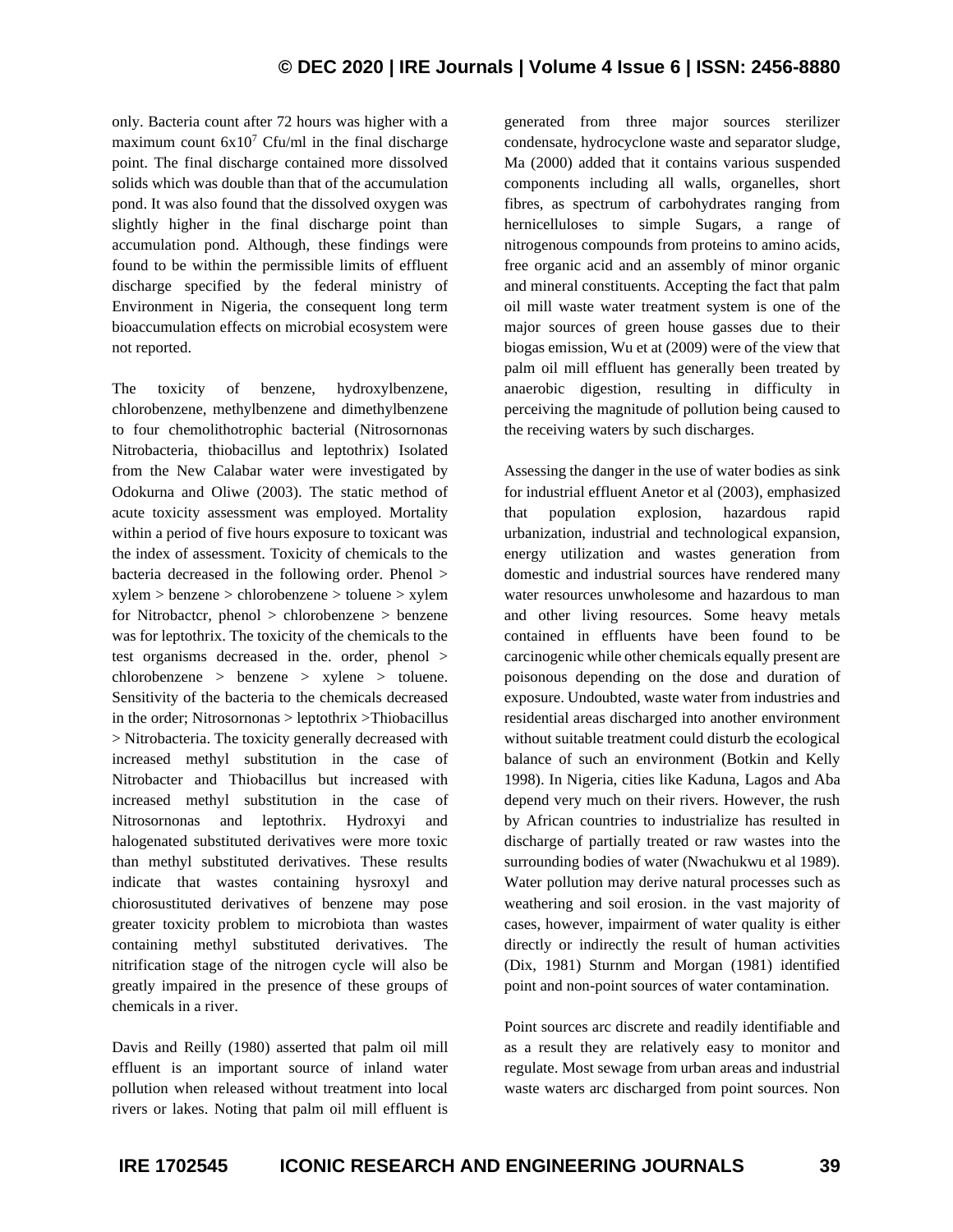point sources, on the other hand are distributed in a different manner.

Davis and Walker (1986) were of the opinion that when a biodegradable organic waste is discharged into an aquatic ecosystem such as stream, estuary or lake, oxygen dissolved in the water is consumed due to the respiration of micro organisms that oxidize the organic matter. The more the biodegradable a waste is, the more rapid is the rate of its oxidation and the corresponding consumption of oxygen. Because of this relationship and its significance to water quality, the organic content of waste waters is usually measured in terms of the amount of oxygen consumed during its oxidation. In an aquatic ecosystem, a greater number of species of organisms are supported when the dissolved oxygen concentration is high. Meetens et al (1995) observed that oxygen depletion due to waste discharge has the effect of increasing the numbers of decomposer organisms at the expense of others. When oxygen demand of a waste is so high as to eliminate all or most of the dissolute oxygen from a stretch of a water body, organic matter degradation occurs through the activities of anaerobic organisms, which do not require oxygen.

According to Perry et al, (2007), nitrogen or phosphorus or both may cause aquatic biological productivity to increase, resulting in low dissolved oxygen and eutrophication of lakes, rivers, estuaries and marine waters.. Mott and Associates (2001), stressed that many serious human diseases are caused by water borne pathogens. In developed countries, the spread of water borne disease has been largely arrested through the introduction of water and sewage facilities and through hygiene. But in many developing countries, such diseases are still major causes of death especially among the young ones (Lamb, 1985).

# III. MATERIAL AND METHODS

The study involved the laboratory analysis of effluent at the point of being discharged into the Ekulu River. This was taken where the waste water was-wcl1 mixed in the river. Also, sample was taken at the upper part of the stream (control point). This was taken at the middle part of the river since it is shallow sandy water. The samples were collected in the morning and evening to know the variation in the contamination and to take the average of the parameters. Sampling bottles were sterilized in order to activate the micro organisms with the use of surgical glove so as not to add to the bacteria in the water. Sterilized cup was used to collect the samples into sterilized bottles. The samples were covered immediately in order to avoid contamination through air. The samples were placed in cooler to prevent increase in bacterial load and also to avoid depletion of the contamination due to oxidation and direct sunlight. Ten sample bottles were used for the analysis. Two bottles each were used for the physical, chemical and biological analysis. Another four bottles were used for the laboratory analysis of the control point and point of discharge in the receiving stream; this was to aid the accuracy of the result and to avoid contamination of the samples during analysis of the samples by the chemical used in analysis.

Speetrophotorneter (DR. 20600 model) and glass comparators were used to determine colour. PH was determined using lovibond instruments and electronic meters. Mercury- in glass thermometer was used to determine temperature. Mettler Toledo MC 2006 conductivity meter was used to measure electrical conductivity.

Turbidity levels were measured in Nephelometric units (NTU) using HACH 2100A turbidity meter. Alkalinity was determined by Titrarnetric method (using titration).Transmission spectrometer was used to determine sulphate. Titration of the samples with silver nitrate determined chloride. For nitrate, 1ml of sodium arsenic was added to the sample, shaken thoroughly, 5m1 was separated from the Mixture in a test tube and l0mls of bruane sulphate added, then 10mis of conc. Sulphuric acid was added and the remaining solution mixed and allowed to develop for about l hr; the absorbance was then read with the aid of spectronic 20. To determine iron, a percentage of water was pipette in a test tube, 5mills of sodium acetate buffer was added, 5mls of 0.023% of phenolphthalein was added, it was allowed to develop for about 30 minutes, then with the aid of spectropholorneter absorbance was read. Copper was determined with the aid of spectrophotometer. In the determination of lead, 5drops of 10% potassium cyanide was added to a measure of 10mls water, eventually spectrophotometer was used to measure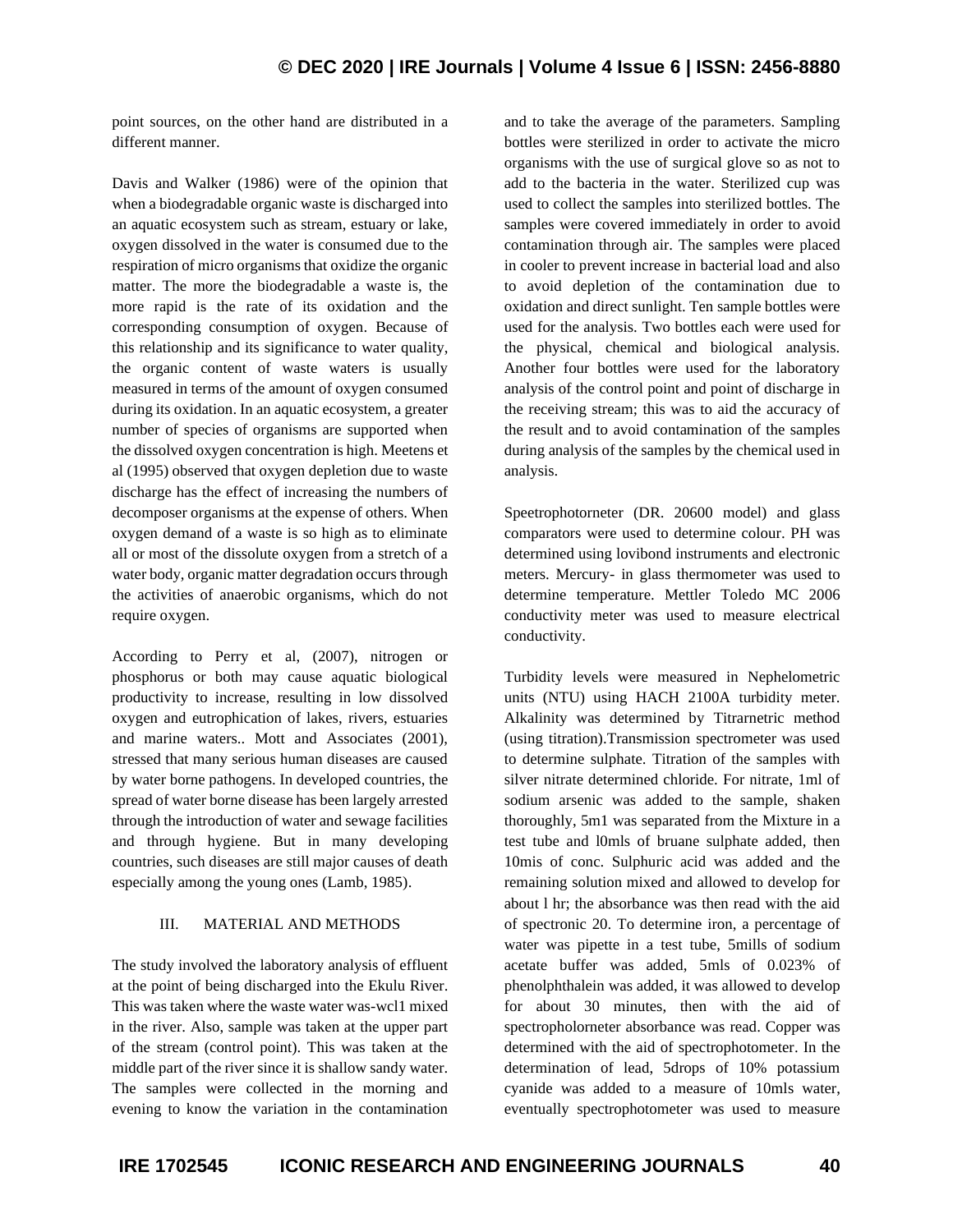absorbance. Biochemical Oxygen Demand was determined by conventional methods according to association of Official Analytical Chemists (AOAC) 2002. In chemical Oxygen Demand determination, potassium dichromate was used in the test and oxygen used in oxidizing the water was determined.

The following parameters were used in the laboratory analysis of the samples; general appearance, colour, odour, turbidity, temperature, PH, total dissolved solid, total suspended solid, total solid, dissolved oxygen, COD, BOD, conductivity, iron, lead, copper, zinc, coliform, E. coli and total plate.

Comparative analysis was carried out to determine whether there arc variations between the point of discharge result and the up stream point (Control point) result using the t test statistics.

# IV. DATA PRESENTATION AND ANALYSIS

Samples of the effluent point of discharge into the receiving river and the upstream point were taken to the laboratory.. The analysis turned out the following result in the table;

| S/no             | Parameter                    | Units          | Waste Water  | Point of         | Upstream point |
|------------------|------------------------------|----------------|--------------|------------------|----------------|
|                  |                              |                | Result       | discharge Result | Result         |
| $\mathbf{1}$     | General Appearance           | $\overline{a}$ | <b>Brown</b> | Light brown      | Light          |
| $\overline{2}$   | Colour                       | Unit           | 120          | 58               | 15             |
| $\mathfrak{Z}$   | Odour                        | ÷,             | Little       | Little           | Nil            |
| $\overline{4}$   | Turbidity                    | <b>NTC</b>     | 510          | $\overline{72}$  | 18             |
| 5                | Temperature                  | ${}^{\circ}C$  | 29           | 26               | 25             |
| $\overline{6}$   | PH                           | $\overline{a}$ | 8.6          | 6.9              | 6.7            |
| $\boldsymbol{7}$ | <b>Total Dissolved solid</b> | Mg/L           | 653          | 82.6             | 12.2           |
| $\,8\,$          | Total suspended solid        | Mg/L           | 82.3         | 10.1             | 16.3           |
| $\overline{9}$   | Total solid                  | Mg/L           | 735.5        | 92.7             | 18.7           |
| 10               | Dissolved oxygen             | Mg/L           | 3.3          | 2.6              | 1.5            |
| 11               | <b>COD</b>                   | Mb/L           | 41.8         | 25.1             | 20.4           |
| 12               | <b>BOD</b>                   | PS/cm          | 45.1         | 10.3             | 90             |
| 13               | Conductivity                 | Mg/L           | 956.78       | 121              | 18             |
| 14               | Sulphate                     | Mg/L           | 201          | 36.3             | 5.8            |
| 15               | Nitrate                      | Mg/L           | 12           | 3.3              | 1.2            |
| 16               | Phosphorous                  | Mg/L           | 1.3          | 0.8              | 0.3            |
| $17\,$           | Chlorides                    | Mg/L           | 500          | 72               | 0.72           |
| $18\,$           | Alkalinity                   | Mg/L           | 461          | 22               | 8.7            |
| 19               | Iron                         | Mg/L           | 0.02         | 0.01             | 0.015          |
| 20               | Lead                         | Mg/L           | 0.0026       | <b>Nil</b>       | Nil            |
| 21               | Copper                       | $C$ fu/ML      | 0.001        | Nil              | Nil            |
| 22               | Zinc                         | Cfu/ML         | 0.003        | <b>Nil</b>       | <b>Nil</b>     |
| 23               | Coliform                     | Cfu/ML         | 67           | 36               | 15             |
| 24               | e-coli                       | Mg/L           | $+ve$        | $+ve$            | Nil            |
| 25               | Total plate                  | $\rm Mg/L$     | 102          | 52               | $20\,$         |

Laboratory analysis of the samples.

• Hypotheses

V. COMPARATIVE ANALYSISHO =  $\mu_1 = \mu_2$  (No significant difference by the physiochemical characteristics at selected point in the upstream point and the discharge point)

III =  $\mu_1$  =  $\mu_2$  (There is significant difference)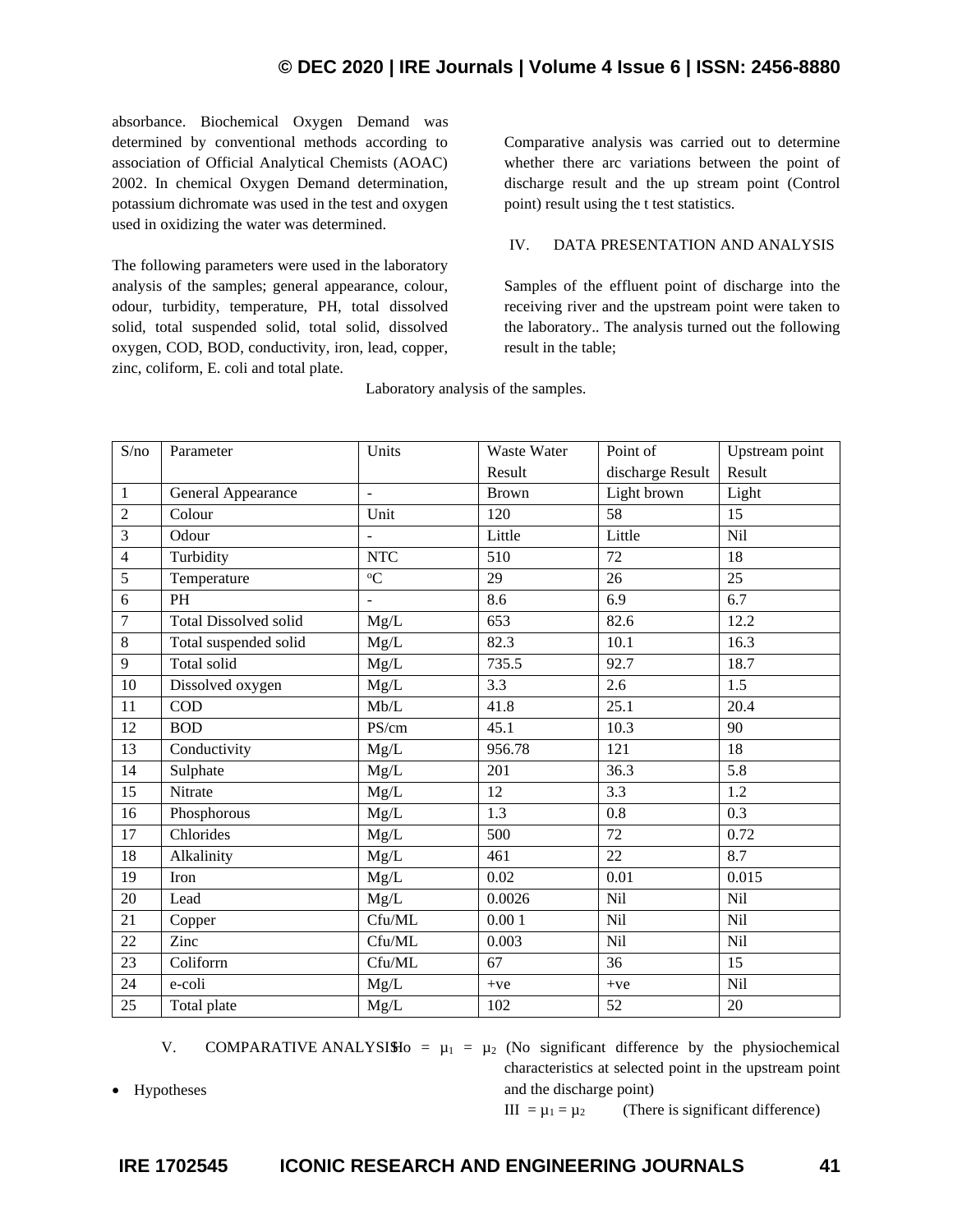Critical Region: Reject Ho if/t Cal> It tab, otherwise accept.

Using t = 
$$
Sp \sqrt{\frac{1}{n1} + \frac{1}{n2}}
$$
  
\nT calculated = 2.975  
\nFrom t Distribution Table,  
\nt 0.975, 46 2.0 14

Decision; Since t cal > t tab ie  $20975 > 2.014$ , then H<sub>0</sub> is rejected and  $H_1$  accepted. This means that there is significant difference between the point of discharge and the upstream (control point result.

## VI. RESULTS AND IMPLICATIONS

There is wide difference between the parameters of receiving point of discharge and upstream point. The upstream gave a clue of the river parameters and served as control for the point of discharge. The difference in concentration of the waste water and the raw river water were much. Also the rate of dilution by the river is high to bring down the concentration of the waste water. The waste water was believed to have been treated to a certain level before discharge. This makes the mixing point to be very low in regard to the waste water data collected.

The impacts of the industrial effluents on the receiving Ekulu River were manifested in various areas;

At the point of discharge of the effluent into the river, the water has odour, unlike the condition at the upstream which has no odour. This invariably makes it unfit for human consumption and other domestic purposes.

High level of turbidity (72) was observed at the point of discharge into the river while upstream point (18) is lower. High turbidity can significantly reduce the aesthetic quality of lakes, streams, having the harmful impact on recreation and tourism. It can increase the cost of water treatment for drinking and food processing. It can harm fish and other aquatic lives by reducing food supplies, degrading spawning beds and affecting gill functioning. Besides, high turbidity diffuses sunlight and slows photosynthesis. Plants begin to die, reducing the amount of dissolved oxygen and increasing the acidity. Both of these effects harm aquatic animals. Smith and Davies (2001), observed that if light level gets too low, photosynthesis may stop altogether and algae will die. Moreover, high turbidity raises water temperature as the suspended particles absorb the sun's heat. Warmer water holds less oxygen, thus increasing the effect of reduced photosynthesis. In addition, some aquatic animals may not adjust well to the warmer water, particularly during the eggs and larval stages. Furthermore, high turbid water can clog the gills of fishes, stunt their growth and decrease their resistance to diseases. Also the organic materials that may cause turbidity can also serve as breeding grounds for pathogenic bacteria. Turbid water can clog industrial machines and interfere with making food and beverages.

The point of discharge of effluents into the river contains total dissolved solid in the neighborhood of 82.6 mg/L, in higher proportion to that of the upstream point which has 12.2 mg/l. Water with high dissolved solids generally arc of inferior palatability and may induce unfavourable physiological reaction in the consumer

The point of discharge contained 10.1/mg/l total suspended solid as against the 6.3 mg/l at the upstrearn. High rate of suspended solids in the surface water can clog fish gills, either killing them or reducing their growth rate. They also reduce light penetration, and the ability of algae to produce food and oxygen. Again, when the water flow slows down as when it enters a reservoir, the suspended sediments settle out and drop to the bottom. This makes the water become clear, but as he sediment settles, it may smother the bottom dwelling organism, cover, breading areas and smother eggs. Meanwhile, indirectly, the suspended solids affect other parameters such as temperature and dissolved oxygen; because of greater heat absorbency of the particular matter, the surface water becomes warm, and this tends to stabilize the stratification (layering) in stream pools, embayment and reservoir. This, in turn interfere with mixing, decreasing the dispersion of oxygen and nutrients to deep layers. Suspended solids also interfere with effective drinking water treatment. 1 ugh sediment loads interfere with coagulation, filtration and disinfection of turbid water. They also cause problems for industrial users, interfer with recreational use and aesthetic enjoyment of water.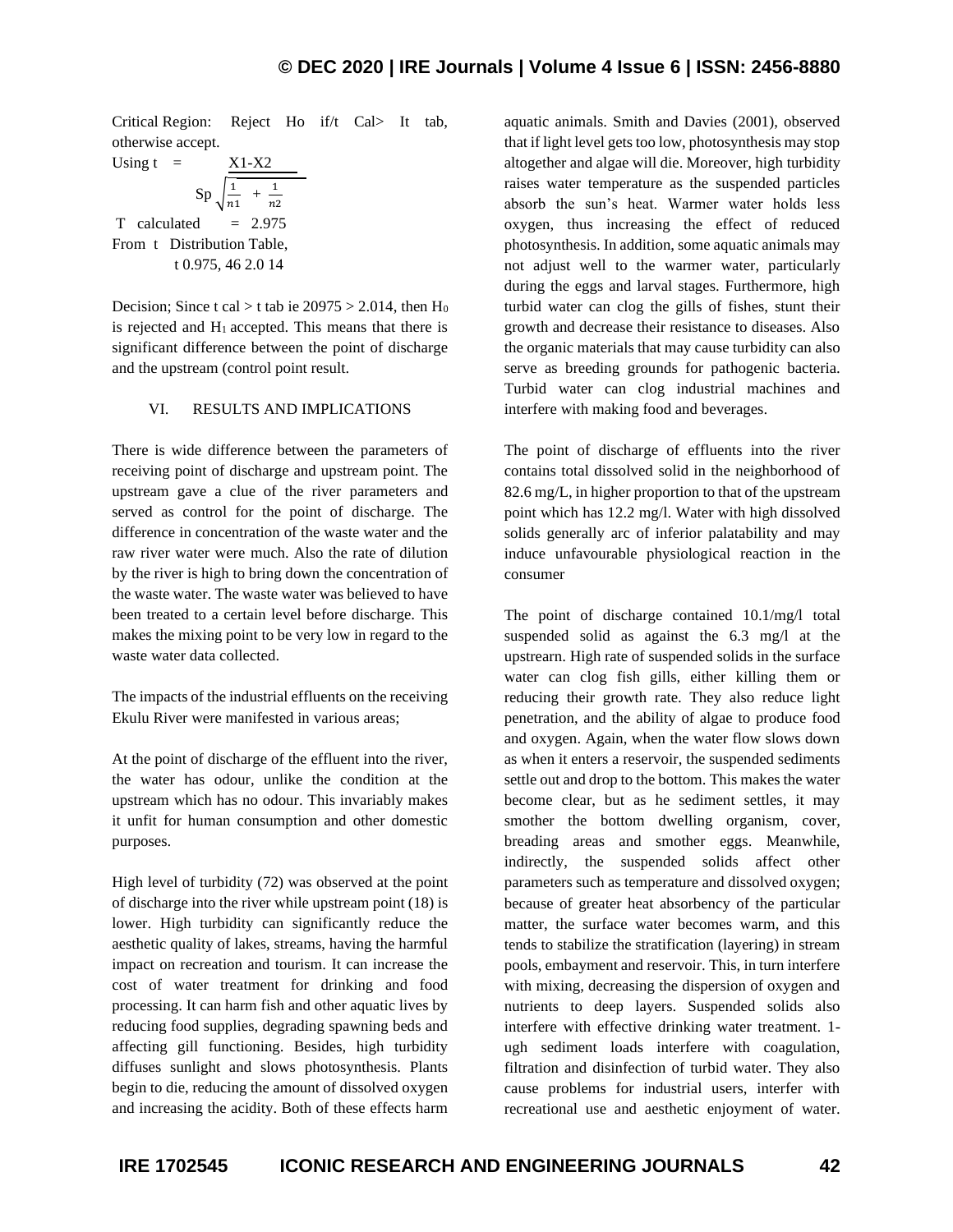# **© DEC 2020 | IRE Journals | Volume 4 Issue 6 | ISSN: 2456-8880**

Poor visibility can be dangerous for swimming and diving. Sediment deposition nay eventually close up channels or fill up the water body converting it into a wetland. High rate of total dissolved solids may cause the water to be corrosive, salty or brackish taste, resulting in scale formation and decreased efficiency of hot water heaters. They may equally contain elevated levels of ions that arc above the primary and secondary drinking standards such as an elevated level of nitrate, arsenic, aluminum, copper lead etc. high total dissolved solids also affect the quality of the water, interfering with washing clothes and corroding plumbing fixtures.

The nitrate level at the point of discharge (3.3mg/L) is very high. Already, water with nitrate levels exceeding 1.0mg/l is not recommended to be given to babies under three months of age as it brings about methemoglobinema disease.

The phosphorous content at the point of discharge (0.8mg/L) is not favourable, as compared with the O.3mg/L observed at the upstream point. Instances where phosphate is a growth limiting nutrient, the discharge of raw or untreated industrial waste into a water body may stimulate growth of photosynthetic aquatic micro organisms in nuisance quantities.

While E, Coli is absent in the upstream point of the river, it is present at the point of effluent discharge into the river. It has been affirmed that *E Coli* present in water bodies can bring about diarrhea, urinary tract infections, respiratory illness, pneumonia and the likes.

The sulphate content is very high at the point of discharge of effluents into the river (36.3 mg/L) as against the 5.8 mg/F at the upstream point. Although sulphates are normally considered a serious problem in most water supplies, they can nevertheless be troublesome if sulphate reducing bacteria arc present. These bacteria are capable of reducing the sulphate radical to hydrogen sulphide with the accompanying rotten egg odour.

The chloride level at the point of discharge into the river is very much higher (72rng/L) than what was obtained at the upstream point (0.72). Chloride in water may have no adverse physiological effects but a sudden increase above their back ground level (as in the case in question) may indicate pollution.

# VII. RECOMMENDATIONS

The result obtained from the analysis show that the effluent being discharged from Emene industrial area into the Ekulu River has considerable negative impacts on the water quality of the receiving river.

It is therefore recommended that careless disposal of effluents in the area should be discouraged. There is need for each industry in the area to install a waste treatment plant with a view to properly treat wastes before discharging them into the surrounding river. Even where such facility is available, it is recommended that there be competent personnels that will effectively and efficiently handle the treatment processes, making sure that the waste water discharge is in line with the discharge guidelines.

The introduction of cost-effective cleaner production technology should be enforced. Industries should be encouraged to evolve site waste separation and reduction as well as recycling their waste water for use in some areas in order to reduce cost of fresh water.

Federal Environmental protection agency (Agency responsible for Monitoring Environmental Quality in Nigeria) should rise to its responsibility by imposing levies or prosecuting owners of industries that discharge their untreated or partially treated wastes into the surrounding water. Such industries should also be made to take remediation measures to ameliorate the situation.

### **CONCLUSION**

The study has shown that the effluents from Emene industrial area of Enugu have much of negative impacts on the water quality of the receiving Ekulu River. This is depicted by the fact that the results obtained from the analysis of the physiochernical and biological parameters of samples from the receiving part of the river did not compare unfavorably with the upstream point. There is general increase in concentration of the parameters analysed at the point of discharge in the stream as opposed to the upstream (control) point.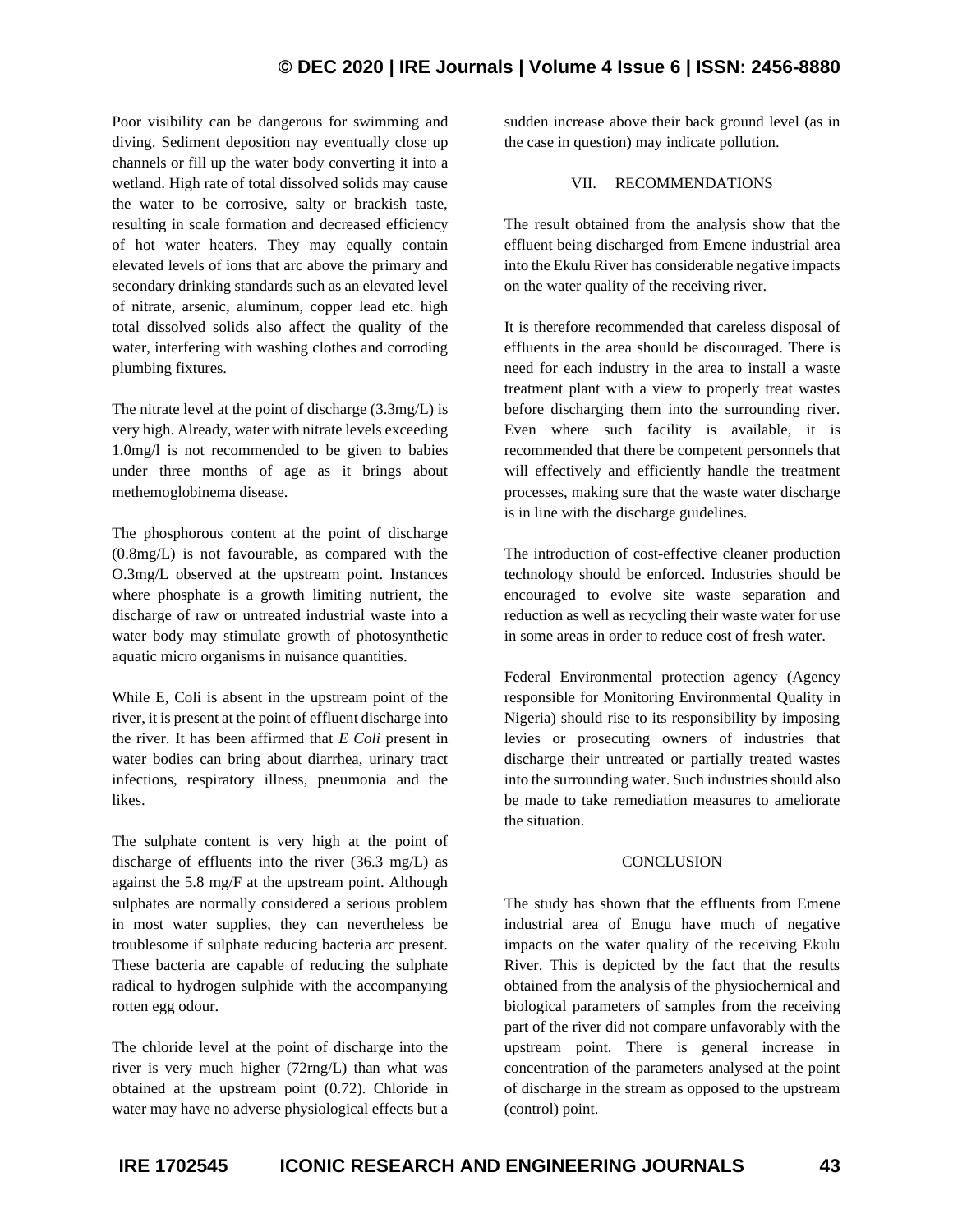Thus, the continuous discharge of untreated or partially treated effluents into the river may result in severe accumulation of the contaminants which may be toxic to different organism in that environment. This invariably may not he palatable and therefore should not be encouraged.

### REFERENCES

- [1] Agedenghe, K, Akinwole, A. O., and A.O. Babatunde (2003) Effluents Characteristics of selected industries in western Nigeria and Implications for re-use in Agricultural production. *Journal of Environs. Extension*. 4: 79-82.
- [2] Ajayi S.O. and O. Osibanjo (1981) Pollution Studies on Nigerian Rivers, water quality of some Nigeria Rivers. *Environmental Pollution Series* 2:87-95.
- [3] Aneter, J.I. Deniyi, F. A. and S. B. Olaleye (2003) Molecular Epidemiology: A Better Approach for early detection of Pathphysiologic Response. To Environmental Diseases. *African Journal of Biomedical Research* 6: 113-118
- [4] Bolkin, D. B and E. A Kelly (1998) *Environmental Science Earth as a Living Planet*. 2nd ed. USA John Willey.
- [5] Calamari, D. (1985) Review of the State of aquatic Pollution of west and central African Inland waters *CIFA Occassional paper*: (12) 2632.
- [6] Davis, B.R and K.F Walker (1986): *The Ecology of River Systems*. New York. John Wiley and Sons.
- [7] Davis, J.R. and P.J Reilly (1980) Palm Oil Mill Effluent a Summary of Treatment Method. *Oleagineux*. 35-323-330.
- [8] Dix, H.M (1981) *Environmental Pollution*. Chichester. John Wiley.
- [9] Ekhaisc, F.O. and C.C Anyansi. (2005) Influence of Breweries Discharge on the Microbial and Physiochemical Quality of Ikpoba River, Nigeria. *Afri Journal Biotechnology* 4: 1062- 1065.
- [10] EL-Gohary, F.A, Abo-Elela, S.I. and H.I. Ali (1987) Management of waste water from soap and food industries. *Sci. Tech. Environ*. 66:203- 2 12.
- [11] Ezenobi, N.O. and G.C. Okpokwasili (2004) Bacterial flora and Physiochemical Characteristics of Hospital Sewage in Port-Harcourt City, Nigeria. *Inter. Journal of Environmental Studies.* 54 (2) 145-152.
- [12] Ezeronye, O.U. and Arnogu, N. (1998) Microbiological studies of Effluents from Nigeria Fertilizer and paper Mill Plants. *International Journal of Environmental Studies*. 54:213-228.
- [13] Falcayode, S. O (2005) Impact Assessment of industrial Effluent on Water Quality of Receiving Alaro River in Ibadan, Nigeria. AJEM-RAGGEE. 10: 1-13.
- [14] Ibekwe, V.I, Nwaiwu, O.I and J.O Offorbuike (2004) Bacteriological and physiochemical qualities of waste water from a bottling company in Owerri, Nigeria, *Global Journal environmental Science* 3: 51-54.
- [15] Kariu, I.A, Achi, O.K. Ezeronye, O.U and E.C. Anyanwu (2006) Seasonal variation in heavy metal biosorption in water samples from Eziarna River near soap and brewery industries and environmental health implication. *International Journal of Environmental Science and Technology*. 3(1) 95-102.
- [16] Kosaric, N. (1992) *Treatment of Industrial Waste waters by Anaorobi Processes*: a New Development in recent advances in Biotechnology. Vardar-Sukan, F, and Sukan, S.S. (eds) Netherlands. Academic Publishers.
- [17] Lamb, J.C. (1985): *Water Quality and its Control*. New York. John Wiley and Sons.
- [18] Ma, A.N (2000) Environmental Management for Palm oil industries. *Palm Oil Dev*. 30, 1-9.
- [19] Meetens, JT.C. Ndege, L.J., and H.J. Enserik (1995) *Dynamics in farming system: changes in lime and space in Sukumaland, Tanzania*. Armsterdam. Royal Iropical Institute.